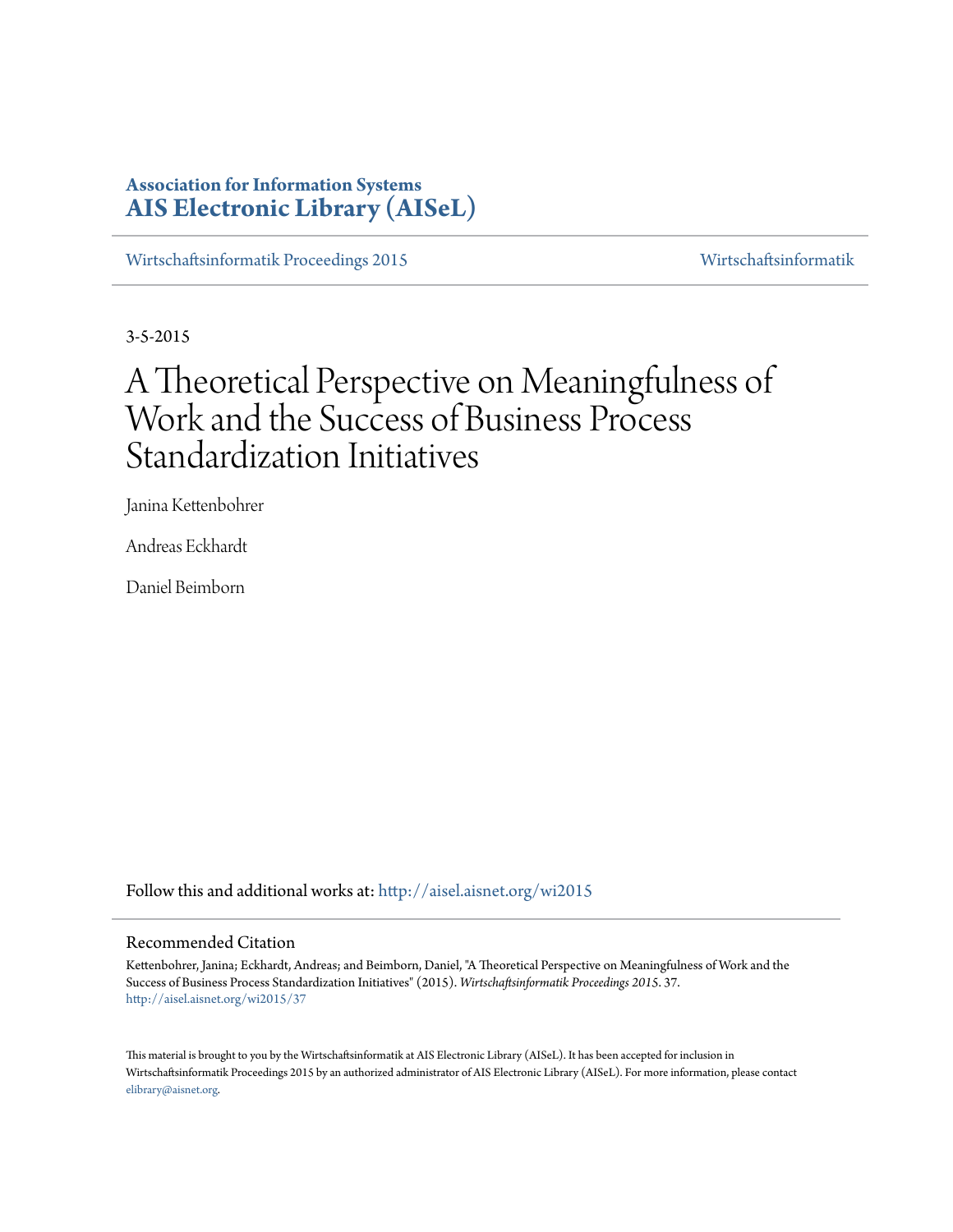# **A Theoretical Perspective on Meaningfulness of Work and the Success of Business Process Standardization Initiatives**

Janina Kettenbohrer<sup>1,\*</sup>, Andreas Eckhardt<sup>2</sup>, and Daniel Beimborn<sup>3</sup>

<sup>1</sup> University of Bamberg, Department of Information Systems and Services, Bamberg, Germany janina.kettenbohrer@uni-bamberg.de  $2$  Goethe University Frankfurt, Institute of Information Systems, Frankfurt am Main, Germany [eckhardt@wiwi.uni-frankfurt.de](mailto:echardt@wiwi.uni-frankfurt.de) <sup>3</sup> Frankfurt School of Finance and Management, Management Department, Frankfurt am Main, Germany d.beimborn@fs.de

**Abstract.** Business Process Standardization (BPS) leads to organizational changes, which are often faced with employee resistance. To make BPS initiatives successful, the 'human resource' has to be taken into consideration and with it, the job process fulfilled by them, their needs, and their work environment. The objective of this research is to analyze the role of employees affected by BPS initiatives and their perceptions of their work they are doing as part of the processes to be standardized. Based on job characteristics theory and the work-role fit concept, we develop a research model theorizing the role of these concepts for the acceptance of BPS initiatives. As main theoretical contribution, this research explains how employees' job-related attitudes toward their own work and the collaborations with others determine their (non-)openness towards BPS initiatives, while it will also guide managers in incorporating the 'right' people into a BPS project.

**Keywords:** Business Process Standardization, Business Process Management, Meaningfulness of Work, Job Characteristics, Work-Role Fit, Job Construals

## **1 Introduction**

During the last decades, firms and other organizations have moved from a functional view towards a business process oriented organization structure [1] and business process management (BPM) has become an elemental instrument. One important element of BPM is business process standardization (BPS), which means to make *"process activities transparent and achieve uniformity of process activities across the value chain and across firm boundaries"* [2, p.213].

Often, BPM, in general, and BPS, in particular, focus merely on process modeling, implementation of workflow management systems [3], identifying critical organiza-

<sup>12&</sup>lt;sup>th</sup> International Conference on Wirtschaftsinformatik, March 4-6 2015, Osnabrück, Germany

Kettenbohrer, J.; Eckhardt, A.; Beimborn, D. (2015): A Theoretical Perspective on Meaningfulness of Work and the Success of Business Process Standardization Initiatives, in: Thomas. O.; Teuteberg, F. (Hrsg.): Proceedings der 12. Internationalen Tagung Wirtschaftsinformatik (WI 2015), Osnabrück, S. 542-556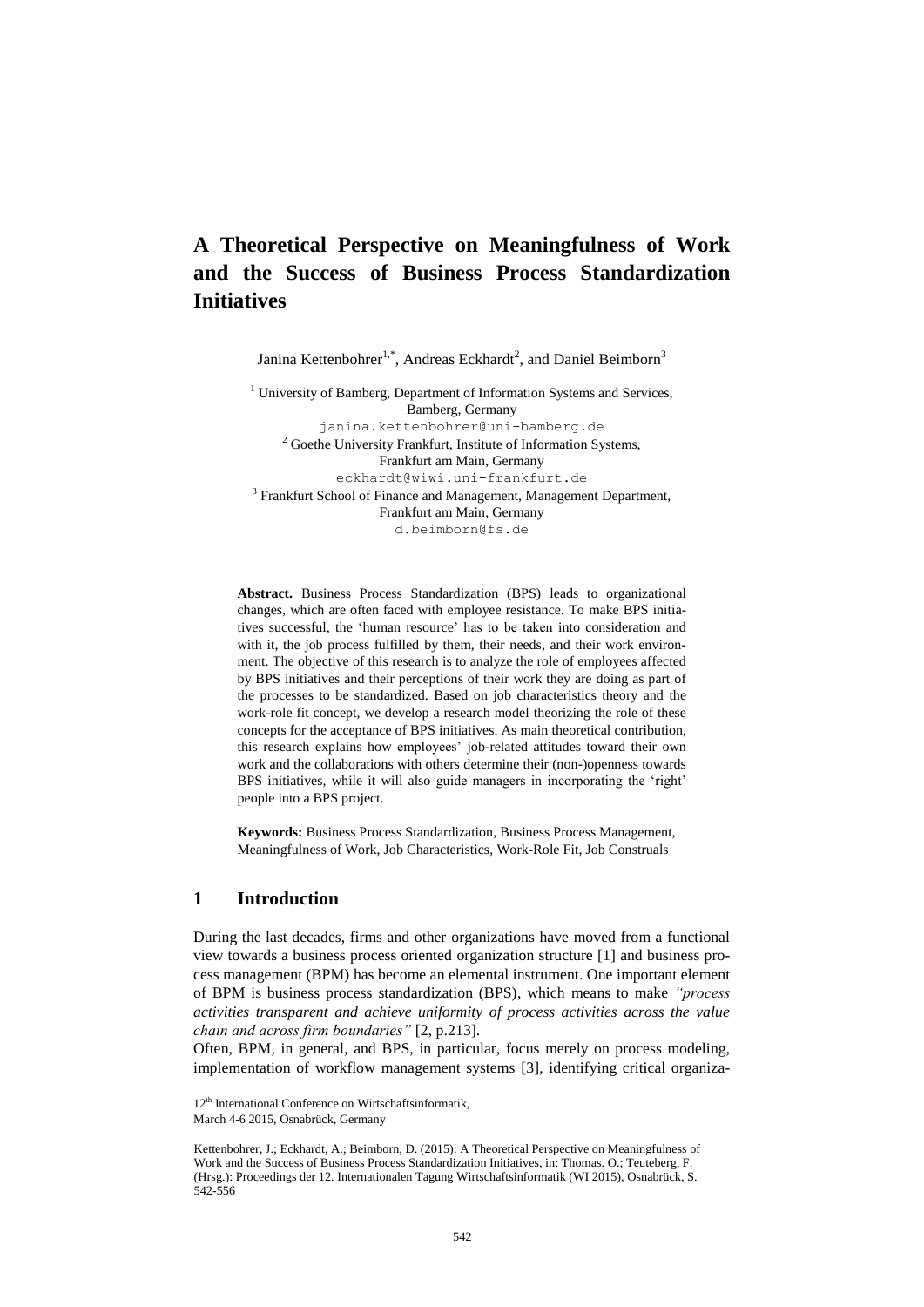tional success factors, and implementing key performance indicators [4, 5], without taking the human factor into account – although major reasons for failure of processrelated projects are job-related attitudes and behaviors of the involved employees [3, 6, 7].

Some studies mention people-oriented success factors (e.g., top management support, communication, and involvement of employees) [e.g., 8, 9], but the guidelines derived from such studies mostly remain on a rather strategic level [10]. By contrast, the employees who execute the different tasks in a business process and their needs have not been sufficiently considered, so far [5].

Employee participation, respectively appreciation of their work, is one of the key elements of vom Brocke et al.'s [5] sixth principle of good BPM (the "*Principle of Involvement"*): BPM and BPS, which lead often to substantial organizational change [e.g., 11], can cause employee resistance because their tasks and jobs would change. For successful BPM and to gather employees' commitment for the change, it is crucial [5] to create and cultivate employees' appreciation for their work.

Organizational psychology and management research have shown the impact of motivating factors of work on business outcomes very early [e.g., 12, 13]. These motivating factors are supposed to increase positive behavioral outcomes (e.g. work performance) and attitudinal outcomes (e.g. work satisfaction) and to reduce negative behavioral outcomes (e.g. turnover). The impact of these motivational factors on personal and work outcomes are mediated by critical psychological states (such as experienced meaningfulness of work, experienced responsibility for outcomes of the work, and knowledge of the actual results of the work activities) [14].

Hence, in order to make organizational change projects, in general, and BPS initiatives, in particular, more successful, the 'human resource' has to be considered more intense, and with it the tasks and jobs fulfilled, their needs and work environment. This more detailed view on the human aspect within BPS could help to get deeper and more precise insights into how to negotiate possible obstacles.

Accordingly, our research objective is to analyze employees' role in BPS initiatives in general and their attitudes toward their job and the impending BPS initiative in particular. Thus, the paper is guided by the following research question: *How does the employees' attitude towards their job affect the success of BPS initiatives?* Therefore, we draw on job characteristics theory as well as on the concepts of work-role fit, and co-worker relations to develop a theoretical model integrating the different lenses and to create a 'job construals' construct for explaining the acceptance of different BPS-caused changes of the employee's work (e.g., technology change or workflow change).

The remainder of the paper is structured as follows: the next section summarizes the main literature regarding the relationship between individual job-related attitudes and acceptance of BPS initiatives. After that we derive the propositions of our theoretical model, which posits that for the acceptance of process standardization initiatives, the meaningfulness of work which an employee gives his/her work is crucial. We then give an outline on the empirical validation of the model. Finally, we discuss the implications for research and practice.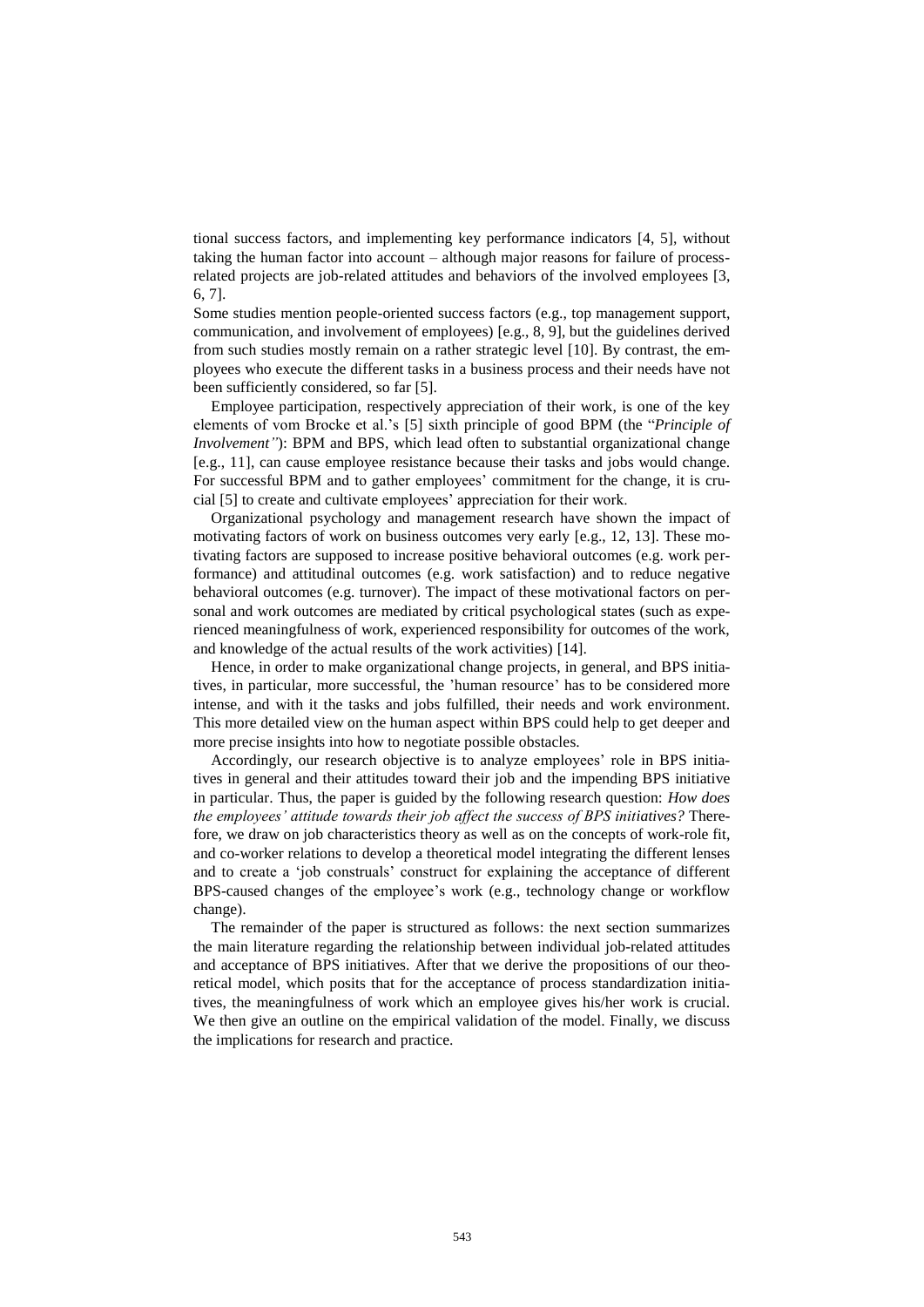# **2 Theoretical background**

#### **2.1 Business process management and business process standardization**

Most organizations perform a wide variety of business processes whereby a business process is defined as *"a collection of inter-related events, activities and decision*  points that involve a number of actors and objects, and that collectively lead to an *outcome that is of value at least one customer"* [15, p.5]. In light of this definition, business process management combines methods, techniques, and tools for process discovering, analyzing, redesigning, executing, and monitoring [15]. In the context of this paper, business process management is a broad holistic management approach consisting of *"the art and science of overseeing how work is performed in an organization to ensure consistent outcomes and to take advantage of improvement opportunities"* [15, p.1]. Thereby, we follow the definition of Ferstl and Sinz who state that business systems consist of tasks and resources that execute the tasks. A bundle of tasks constitute a job. A job can be assigned to a person or an application system [16].

One opportunity to increase a company's business performance is standardizing its business processes [17]. BPS is supposed to increase operational performance, to realize cost synergies, and to ensure quality [18]. As a consequence, it leads to higher process performance [19-22] due to decreasing process errors, facilitating communication and reporting, achieving economies of scale, and using expert knowledge [2]. Business process standardization is understood as making *"process activities transparent and achieve uniformity of process activities across the value chain and across firm boundaries"* [2, p.213]. In addition, de Vries states that *"standardization is the activity of establishing and recording a limited set of solutions to actual or potential matching problems directed at benefits for the party or parties involved balancing their needs and intending and expecting that these solutions will be repeatedly or continuously used during a certain period by a substantial number of parties for whom they are meant"* [23, p.155]. This definition of standardization highlights that employees are one of the core elements, which have to be considered while standardizing business processes.

#### **2.2 Changed job perception based on BPS initiatives**

Vom Brocke et al. [5] state that employees who execute the different tasks along the processes have to be considered and involved strongly by BPM practice [5]. BPS initiatives induce changes which can affect staff tremendously in several ways (cf. [Table](#page-4-0) 1). For example, new tasks have to be executed, the scope of the job changes, or work has to be performed in new or different ways by altered workflows. For example, BPS might lead to activities in this process becoming more regulated, requiring the employees to work in changed or more explicitly determined workflows including new policies and practices (*workflow change*). In addition, their tasks, the scope of their job (*task change*), or their responsibilities (*working condition change*) might change. Furthermore, the used technology (*technology change*) and the govern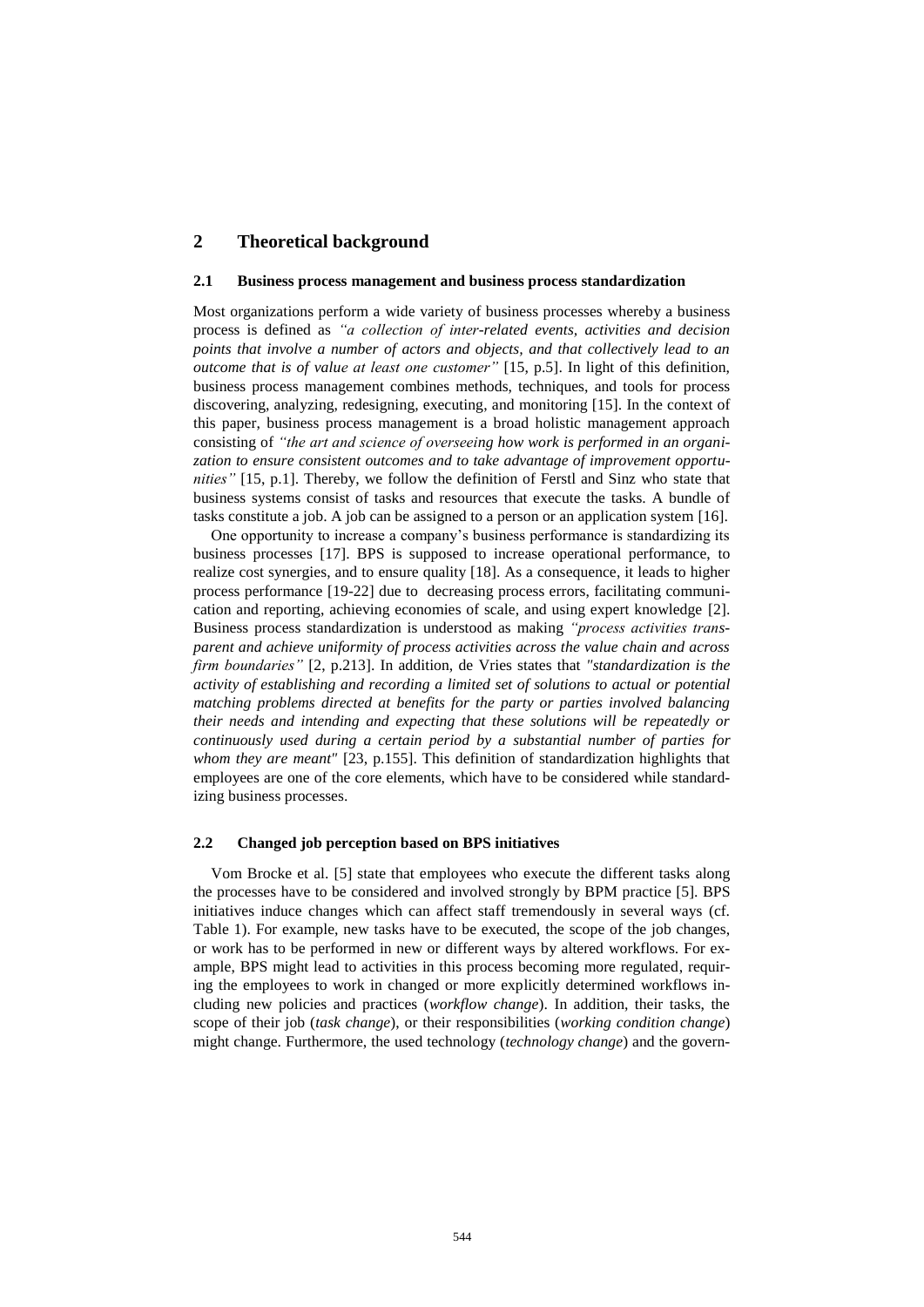<span id="page-4-0"></span>ance structure which affects the employee (*governance change*, e.g., working for a new manager) will be altered.

**Table 1.** Potential BPS induced changes (according to [24])

| BPS related change | Definition                                               |
|--------------------|----------------------------------------------------------|
| Technology change  | Change of used technology, such as software applications |
|                    | or other tools                                           |
| Task change        | Change of tasks or of the scope of the job               |
| Workflow change    | Change involving performing work in new or different     |
|                    | ways, altering workflow or implementing new policies or  |
|                    | practices                                                |
| Working condition  | Change of working conditions, which involves receiving   |
| change             | new responsibilities and a new status                    |
| Governance change  | Change of governance structure that affects the employee |
|                    | (e.g., working for a new manager)                        |

As a consequence, these various changes are often perceived as threatening and unpleasant [5]. One explanation for employees' resistance is a perceived loss of meaningfulness of work [14, 25] after the BPS initiative has been conducted. Meaningfulness of work is understood as "the degree to which the individual experiences the job as one which is generally meaningful, valuable, and worthwile" [14, p.256]. Oldham and Hackman identified five job characteristics which are relevant for increasing positive behavioral and attitudinal outcomes while decreasing the negative ones [14]. Meaningfulness of work has shown to be the strongest mediator between job characteristics and work outcomes in previous studies [26].

To experience meaningfulness in work, it is essential to be able to pursue cherished goals [27, 28]. This includes having autonomy (which influences self-determination and meaning) [29] as well as feedback from the job (e.g. receiving feedback on the progress of goal accomplishment) [30].

In addition, Barrick and Mount [25] expect purposeful goal striving to impact experienced meaningfulness. They assume that human beings strive to higher-order implicit goals which are goals which an individual strives to subconsciously (cf. [Table 2\)](#page-4-1).

<span id="page-4-1"></span>

| Higher-implicit goals       | Description                                                                                                                                |
|-----------------------------|--------------------------------------------------------------------------------------------------------------------------------------------|
| <b>Communion Striving</b>   | Individuals are motivated to achieve meaningful contact,<br>get along with others                                                          |
| <b>Status Striving</b>      | Desire to exert power and influence over others                                                                                            |
| <b>Autonomy Striving</b>    | Motivated to gain control and understanding of important<br>aspects of the work environment and to pursue personal<br>growth opportunities |
| <b>Achievement Striving</b> | Need to demonstrate personal competence and a sense of<br>accomplishment                                                                   |

**Table 2.** Higher-implicit goals [25]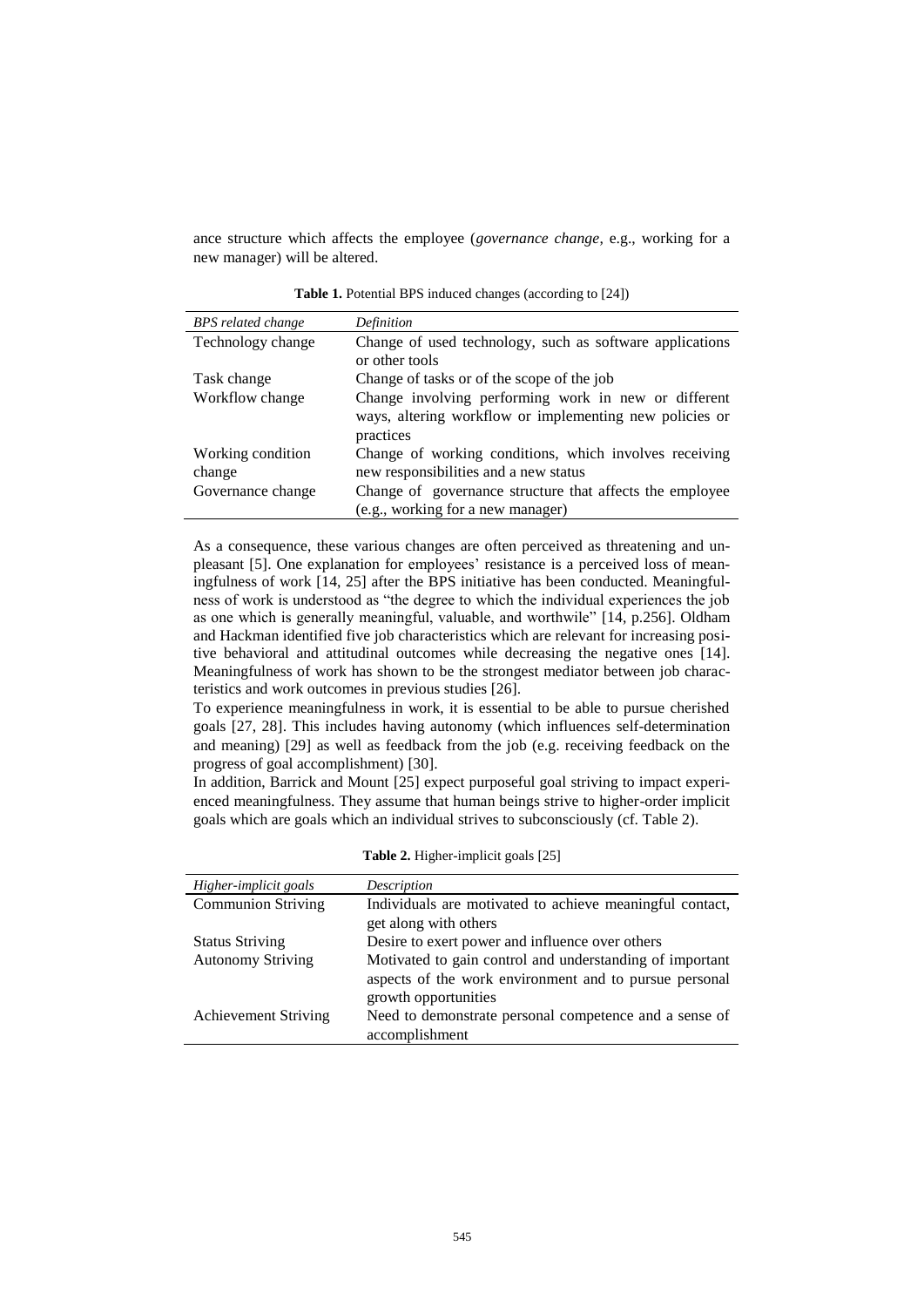According to Barrick and Mount [25], striving for purposefulness and experienced meaningfulness are very closely related. However, there are some critical differences. Purposefulness is understood as *"dynamic motivational process by which personality traits are enacted through the pursuit of these implicit goals"* [25, p.137] while *"meaningfulness refers to individuals' perception that their actions are valuable, useful and worthwhile"* [25, p.137 f.]. Goal fulfilment does not only refer to how well a goal is accomplished but also to the extent an individual could act according to his/her personality. As a consequence, the focus is on volitional behavior, which means that *"the employee has to have both perceived and actual control over his or her goals and behavior"* [25, p.139]. In other words, employees do not feel comfortable and free in situations where they get a lot of instructions [25].

In these so called "discordant work situations" [25, p.138] the individual's higherimplicit goals and personality do not fit with the characteristics of the job that has to be performed. Due to a lack of perceived importance and significance of their work, individuals do perceive no or reduced meaningfulness of their work in such situations [25, 31, 32]. In discordant work situations, the employees are not able to fulfill their implicit goals anymore so that these situations are perceived as threatening and thus become obstacles for their personal success. In other words, employees have to perform tasks they do not like, are not interested in or they have to change their personal way of working by following a given workflow [33].

BPS can create such a discordant work situation because its objective is to serve *"as a template for all instances of the process throughout the organization*" [34, p.308]. Standardization could raise job instructions, more bureaucracy, and higher levels of control [35].

#### **2.3 Work design**

There is a long history about research of work and its design. Originally, the focus was on division of labor and worker efficiency as well as productivity [e.g., 36, 37, 38]. After noticing that maximizing efficiency often leads to, e.g., decreasing employee satisfaction or turnover [13], researchers began to analyze motivating factors of work [e.g., 12, 13].

One of the most influential works in this strand is Hackman and Oldham's model [14] in which they define five core job characteristics [\(Table 3\)](#page-6-0).

According to Hackman and Oldham [14], these work characteristics are supposed to increase positive behavioral (e.g. work performance) and attitudinal outcomes (e.g. work satisfaction) and decrease negative behavioral outcomes (e.g. turnover). These personal and work outcomes are mediated by critical psychological states, such as experienced meaningfulness of work, experienced responsibility for outcomes of the work, and knowledge of the actual results of the work activities [14].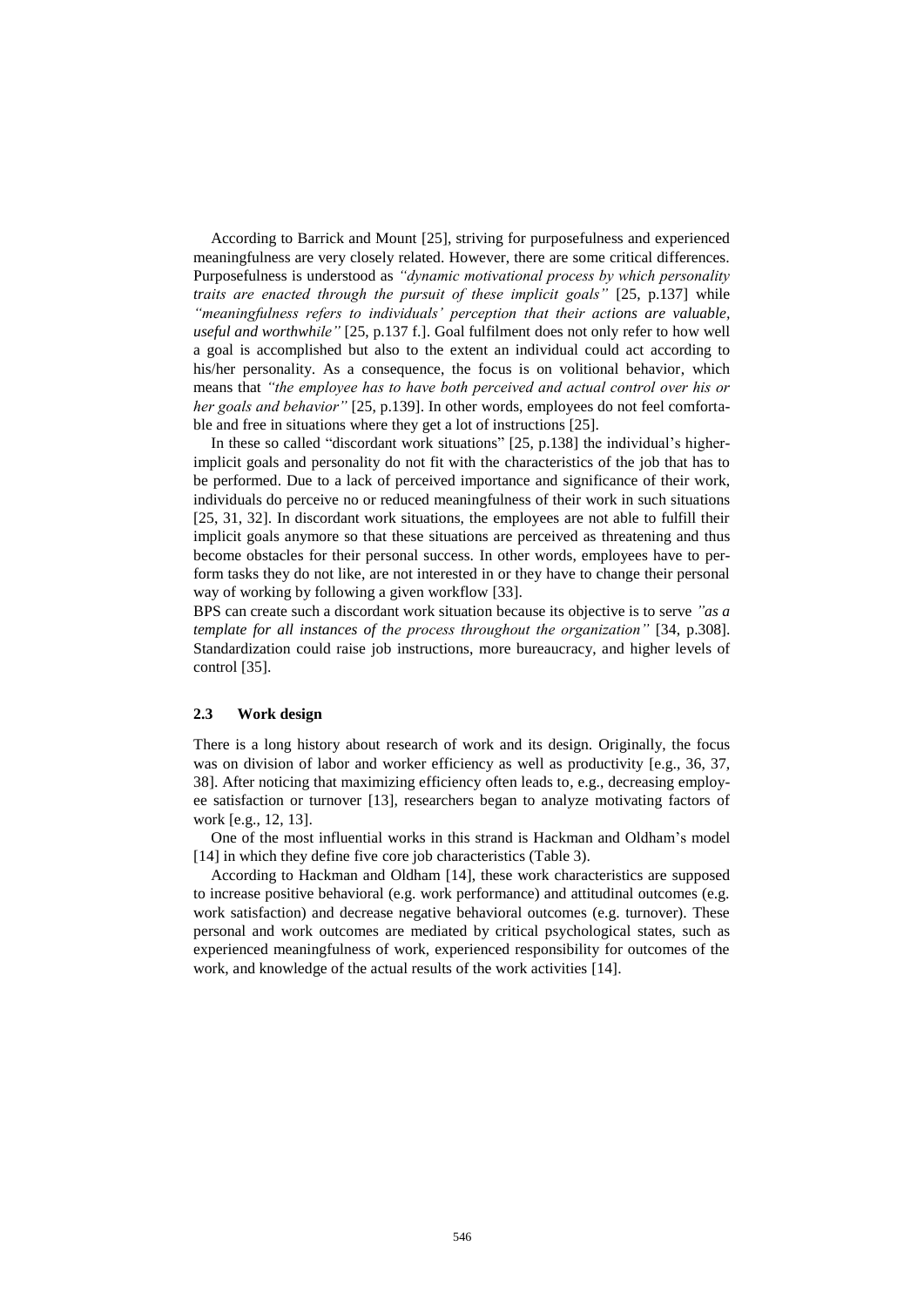**Table 3.** Job Characteristics [14]

<span id="page-6-0"></span>

| <i>Job characteristics</i> | Description                                                   |
|----------------------------|---------------------------------------------------------------|
| Skill variety              | The degree to which a job requires a variety of different     |
|                            | activities in carrying out the work, which involve the use of |
|                            | a number of different skills and talents of the person.       |
| Task identity              | The degree to which the job requires completion of a          |
|                            | "whole" and identifiable piece of work; that is, doing a job  |
|                            | from beginning to end with a visible outcome.                 |
| Task significance          | The degree to which the job has a substantial impact on the   |
|                            | lives or work of other people, whether in the immediate       |
|                            | organization or in the external environment.                  |
| Autonomy                   | The degree to which the job provides substantial freedom,     |
|                            | independence, and discretion to the individual in scheduling  |
|                            | the work and in determining the procedures to be used in      |
|                            | carrying it out.                                              |
| Feedback                   | The degree to which carrying out the work activities re-      |
|                            | quired by the job results in the individual obtaining direct  |
|                            | and clear information about the effectiveness of his or her   |
|                            | performance.                                                  |

Humphrey et al. [26] have added five characteristics to Hackman and Oldham's original model. These are task variety, information processing, job complexity, specialization, and problem solving), which are non-redundant with the original characteristics of Hackman and Oldham [39, 40]. Further, they understand autonomy as a three-dimensional construct (work-scheduling autonomy, work methods autonomy, and decision-making autonomy). Moreover, they extend Hackman and Oldham's characteristics [14] by adding work context characteristics (physical demands, work conditions, and ergonomics) and social characteristics (interdependence, feedback from others, social support, and interaction outside the organization) [26].

Similar to Hackman and Oldham [14], Humphrey et al. [26] showed that the critical psychological states mediate the impact of work characteristics on work outcomes whereby experienced meaningfulness showed to be the strongest mediator. Here, meaningfulness is understood *"as the value of a work goal or purpose, judged in relation to an individual's own ideas or standards"* [41, p.14].

According to Hackman and Oldham [14], the three motivational characteristics of skill variety, task identity and task significance influence experienced meaningfulness and consequently work outcomes. Other research shows additionally that autonomy and feedback from job also have an impact on work outcomes mediating by experienced meaningfulness. Due to the fact that experienced meaning impacts wellbeing and happiness [42, 43] as well as positive outcomes [44], an individual pursues to receive meaning in its work and in its live [26].

The relation of the individual employee to the role he or she assumes to perform in the organization has been widely examined, as well [45]. The perceived fit between an individual's self-concept and his or her role will lead to experienced meaning because they have thus the opportunity to express their values and beliefs [46-48]. In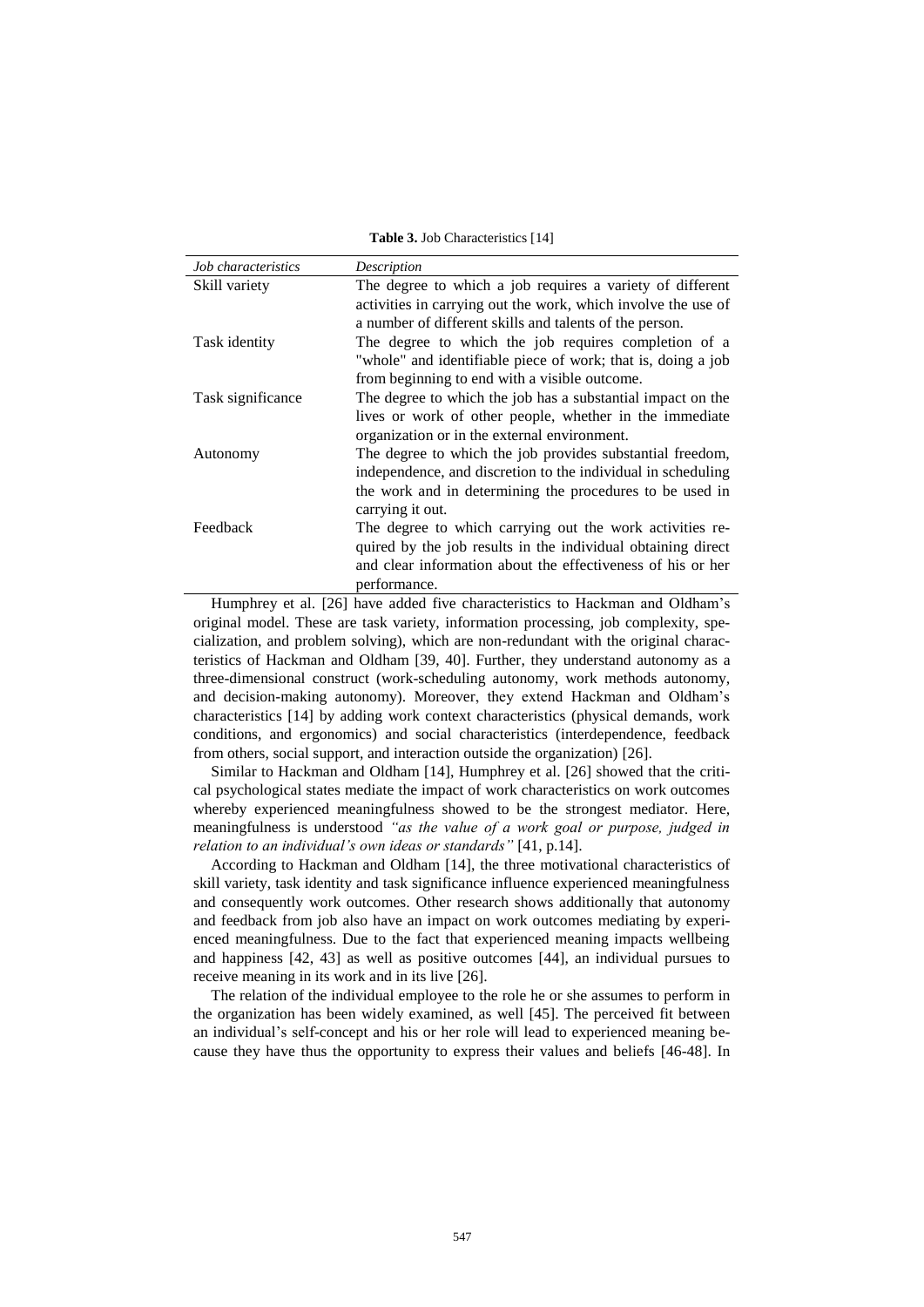other words, work-roles which are aligned with individuals' self-concepts are supposed to increase meaningfulness in their work. There exist various labels and definitions of this fit (e.g., work-role fit or person-job fit). In the following, we follow the definition of work-role fit by Kristof [45].

Besides the perceptions related with the own job, another important driver for meaningfulness of work are the employee's co-worker relations [41]. Employees who have good interpersonal interactions with their co-workers perceive their job as more meaningful [41]. For Hackman and Oldham, co-worker relations are not part of the core job characteristics. However, they stated that the employee's co-worker relations which they labeled as 'dealing with others' are *"helpful in understanding jobs and employee reactions to them"* [12, p.162]. According to them, dealing with others is understood as *"the degree to which the job requires the employee to work closely with other people in carrying out the work activities"* [12, p.162]. Accordingly, Humphrey et al. [26] integrated the employee's co-worker relations into the core job characteristics, labeled as 'social support'.

The perception of the job itself and the individual's relationship to it does not take the wider process environment into account. Similar to work-role fit, the way employees see their job influences the meaningfulness of their work. But, not only the perception of the job (in terms of job characteristics) [49] is relevant, also the way how they perceive their job to be involved or embedded in 'the bigger picture' of an organization's business activities is of great relevance. Drawing on the concept of 'self-construals', which describe an individual's self-perception as being rather interdependent vs. rather independent in relation to others [50, 51], as well as on the concept of 'task interdependence' [52], we propose a new theoretical construct here: 'job construals' referring to an individual's perceived interdependence between his/her work and the work of his/her colleagues, ranging from independence in terms of a loosely coupled job with high degrees of freedom, autonomy, (perceiving the own job as an intellectual or artistic task) vs. strong interdependence, perceiving the own job being a cog in the wheel).

In the following section, we apply and integrate the introduced concepts into a theoretical model that explains the (non-)openness of employees towards business process standardization initiatives.

# **3 Development of Propositions**

Based on Barrick and Mount's theory of higher-implicit goals [25], we assume that business process standardization creates a discordant work situation because it comes with new task instructions, bureaucracy, and increased control [35]. As a consequence, from an employee's point of view, a business process [53] becomes more controlled and rigid whereby the employee is not able to fulfill his/her higher-implicit goals anymore . In the following, we develop propositions on how different job characteristics and other job-related factors perceived by the employees determine their openness or non-openness to BPS, resp. the acceptance of the appearing discordant work situation. Within this argumentation, higher-implicit goals are core elements of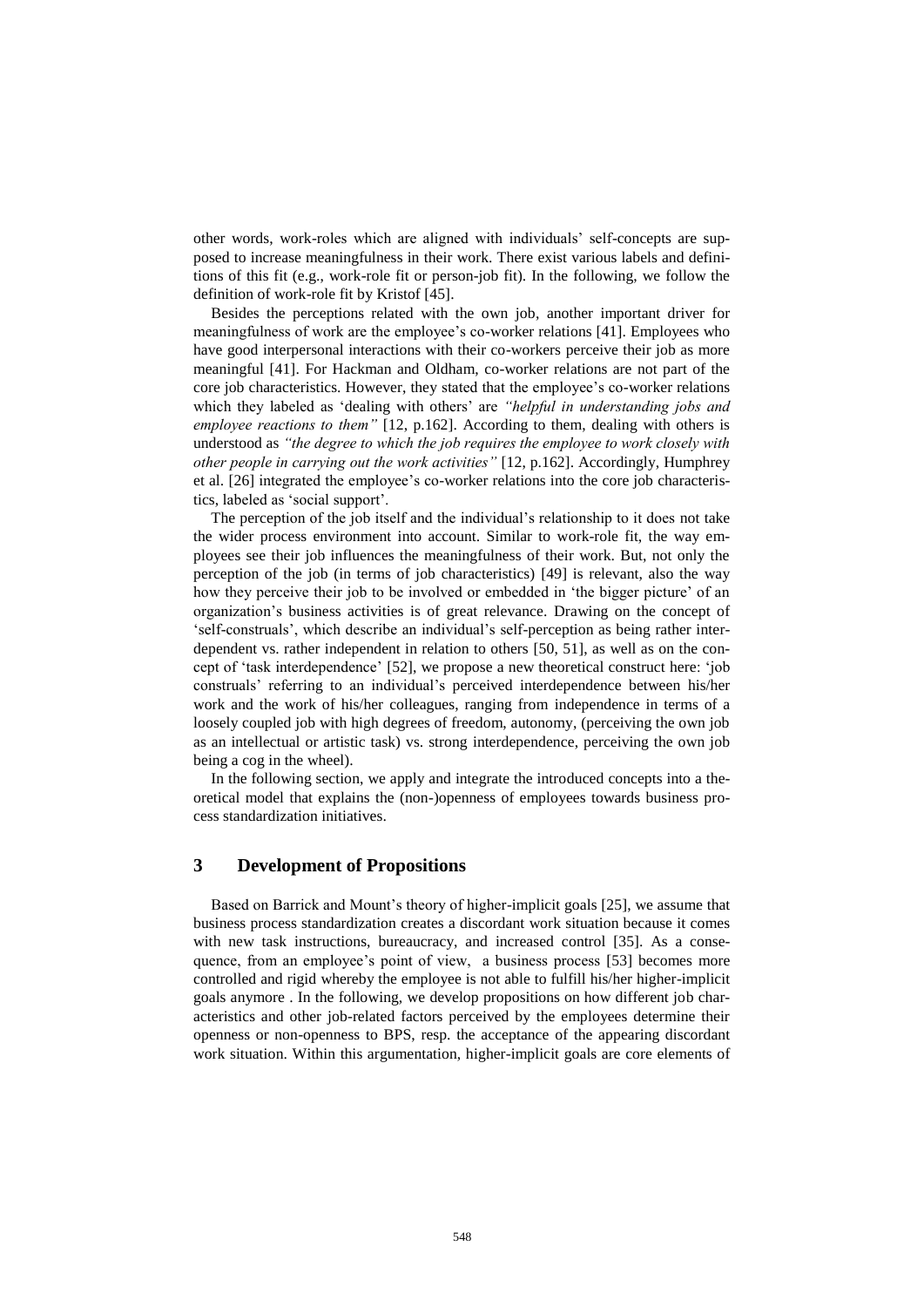the propositions because they decisively influence the employees' perception of meaningfulness of work.

High *skill variety*, as a first job characteristic, means that a job requires several different skills [14]. Employees executing such jobs are trained very well and have the required skills. Due to the acquired expertise, they gain control over their job and the job environment. Thereby, they create a full understanding of all aspects of their job. On the one hand, based on this understanding and controllability, personal development and growth become possible (higher-implicit goal of autonomy). On the other hand, the skilled employees could demonstrate competence and accomplishment (higher-implicit goal of achievement) [25]. If now a process involving such jobs gets standardized, these skills can become obsolete [54] because the job's complexity is decreased or the job gets more specialized. Due to the fact, that the employee is not able to expose his/her various skills anymore, his/her striving for autonomy and achievement cannot be fulfilled anymore.

*Proposition 1: Employees who have currently jobs that require a high degree of skill variety are less likely to accept business process standardization.* 

If a job has a high degree of *task identity*, a whole and identifiable piece of work is its outcome [14]. The employees do a job with a clear beginning and ending and the outcome is visible. Executing the overall job, the employees are able to bring in themselves and their expertise to a large extent (higher-implicit goal of achievement). [25]. In cases in which BPS changes their job in a way that they would not produce an own and identifiable piece of work anymore (e.g., when the job gets more fragmented), employees are not able to bring in themselves in the way they did before. Thus, they would be hindered to fulfill their higher-implicit goal of achievement striving.

*Proposition 2: Employees who have currently jobs that require a high degree of task identity are less likely to accept business process standardization.* 

A job with high *task significance* has a substantial impact on the job of others. By performing such a job, employees are able to influence colleagues and their work [14]. This allows the employees to pursue their higher-implicit goal for status [25]. Due to standardization, their job can lose significance and the impact on others' work can become smaller. As a consequence, the opportunity to strive for status could be diminished or the employees are even hindered to fulfill their striving for status.

*Proposition 3: Employees who have currently jobs that require a high degree of task significance are less likely to accept business process standardization.*

A job with high *autonomy* provides a certain level of freedom, independence, and discretion to the employees executing the job [14]. Due to this freedom and the opportunity to define applied procedures on their own, employees can create their job in a controllable and understandable manner (higher-implicit goal of autonomy). Based on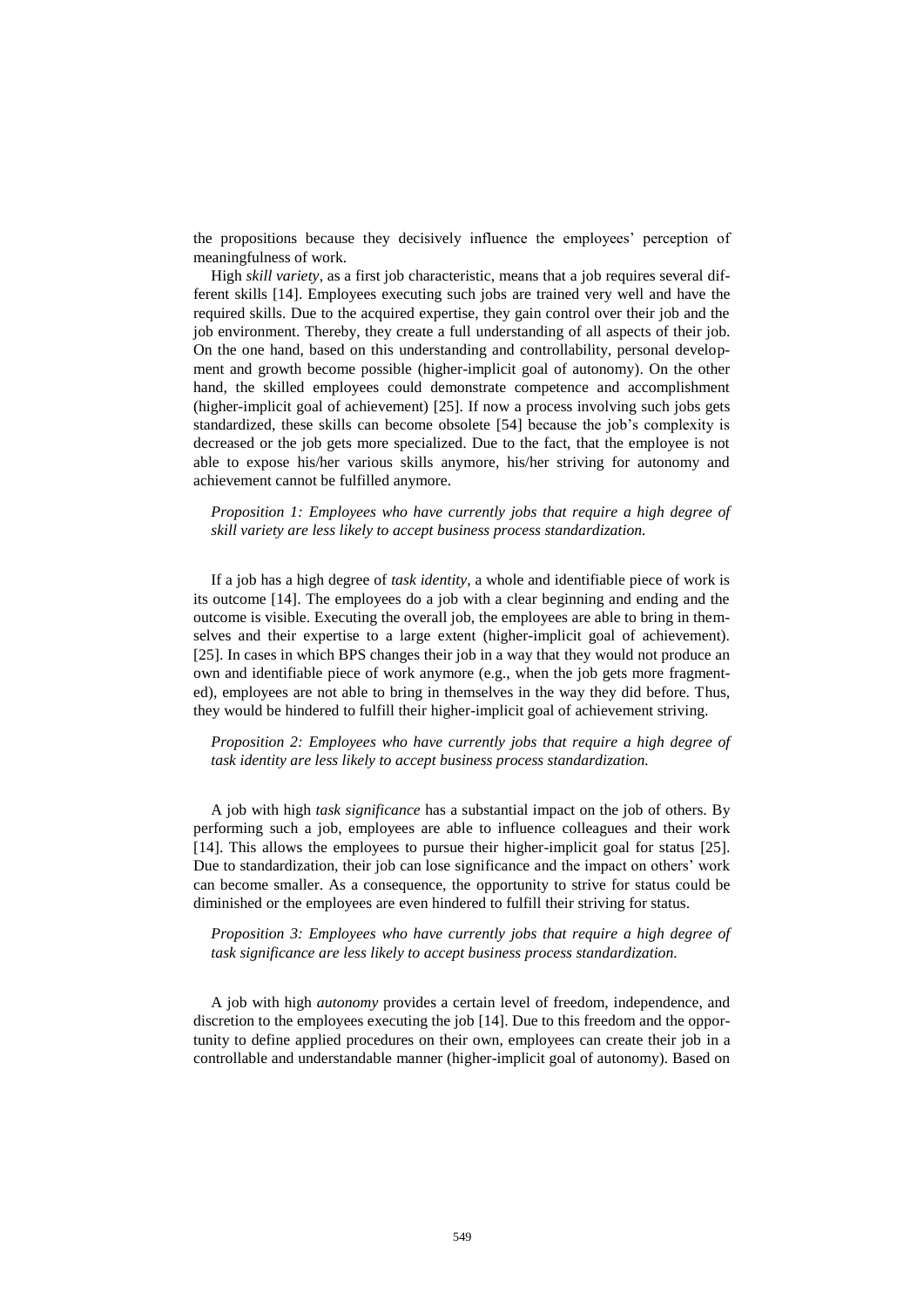the freedom regarding designing and executing their job, the employees can demonstrate their competence (higher-implicit goal of achievement) [25]. If a process is standardized, the job's autonomy often gets reduced or even lost. The employees are then not able to decide on execution of the process because they have to adhere to standardized work routines [55]. Consequently, they are hindered to fulfill their autonomy striving. Besides, the opportunity for demonstrating their competence is diminished whereby striving for achievement is prohibited.

*Proposition 4: Employees who have currently jobs that grant them a high degree of autonomy are less likely to accept business process standardization.*

Those employees who have a job which gives them a high degree of *feedback* receive direct and clear information about the effectiveness of their work [14]. So, they gain experienced knowledge about their own results and performance. Based on that, they can check their accomplishment and their competences and consequently adjust them (higher-implicit goal of achievement). Process standardization might change that. Feedback could become more indirect and general because it has to reach every employee who works in the standardized process. As a consequence, the employees are not able to gain knowledge about their own results anymore because they merely see the overall results of all involved employees. Therefore, the striving for achievement cannot be fulfilled anymore [25].

*Proposition 5: Employees who have currently jobs where they obtain a high degree of feedback are less likely to accept business process standardization*.

In a job with a high *work-role fit*, the work roles are aligned with an individual's self-concept. Thereby, the employees have the opportunity to express their values and beliefs [46-48]. If the process in which the employees are involved becomes standardized, the work roles could change and get unaligned with the employees' selfconcepts. Due to the fact, that the self-concept includes all of the higher-implicit goals, they cannot be pursued by the employee anymore.

#### *Proposition 6: Employees who have currently jobs that require a high work-role fit are less likely to accept business process standardization.*

Not only the perception of the job itself and the employees' relation to their job are crucial for the perception of meaningfulness of work, but also the wider perception of the embeddedness of their job in the work or process environment. Taking this into account, we developed the concept of job construals referring to the perceived interdependence respectively independence between an employee's work and the work of his/her colleagues. We argue that employees who perceive their jobs to be a cog in the wheel, i.e., exhibiting an interdependent job construal, will think in a more processoriented manner. Accordingly, they will more likely see value in the process standardization initiative and rather share their organization's BPS objectives than individuals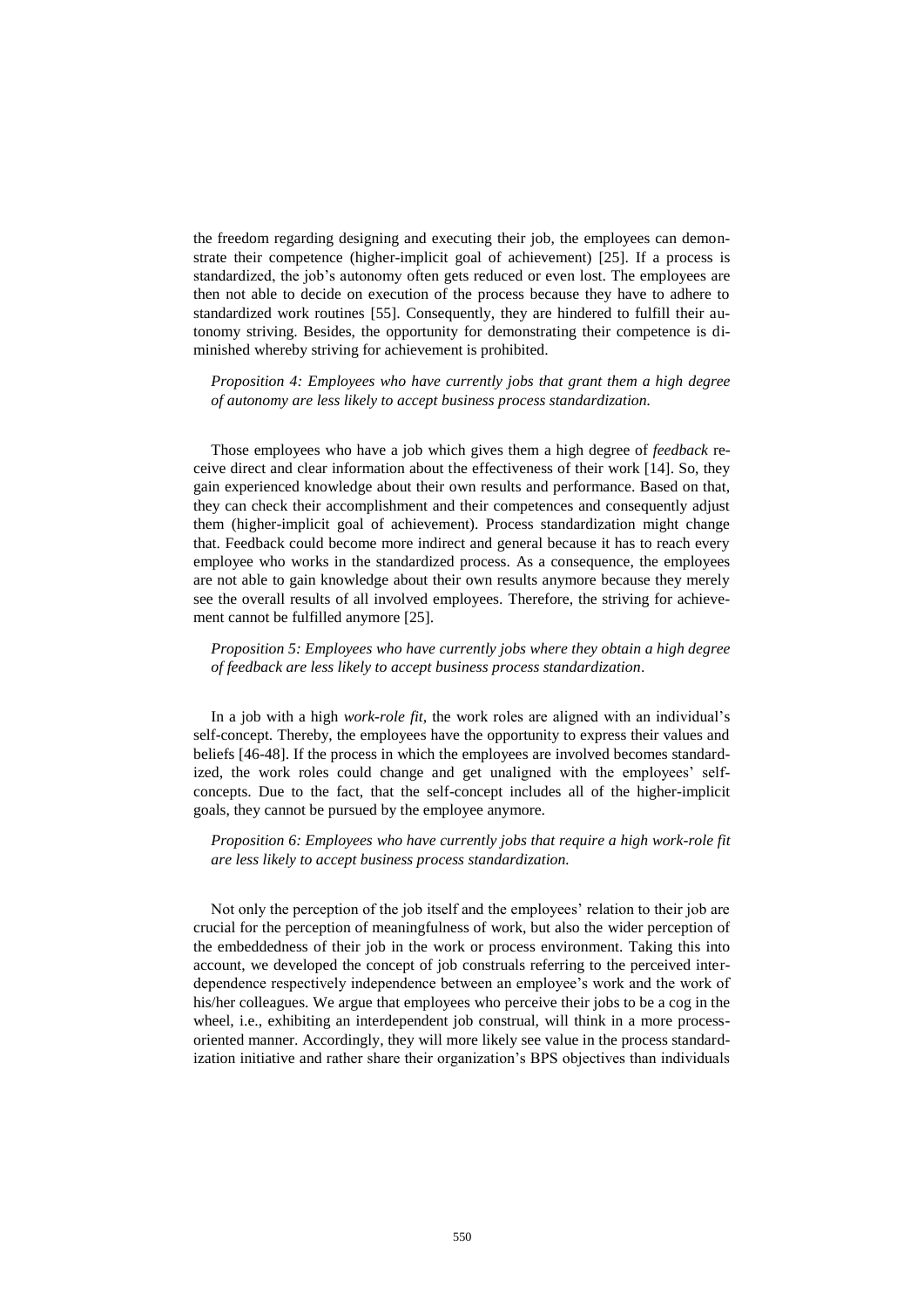that exhibit an independent job construal, perceiving their job to be rather selfcontained, intellectual and/or artistic.

*Proposition 7: Employees who exhibit independent job construals are less likely to accept business process standardization.* 

Employees who have good interpersonal interactions with their colleagues perceive their job as more meaningful. Thereby, dignity, respect, and value which they receive for their contributions are central aspects [56]. In addition, meaningfulness can also derive from salient group membership in terms of sense of belonging, sense of social identity and meaning [41, 57]. If the process in which they execute some tasks gets standardized, their roles, their responsibilities and even the overarching governance structure can change. In all of these areas, personal interactions play a central role and individuals are motivated to achieve and maintain meaningful contacts (communion striving) [25]. If the employees have good co-worker relations in their current jobs, they would not be willing to lose these rewarding contacts and their opportunity to strive for communion.

*Proposition 8: Employees who have good co-worker relations are less likely to accept business process standardization.* 

According to Humphrey et al. [26], meaningfulness is *"the best mediator of the relationships between [job] characteristics and work outcomes"* [26, p.1346]. Hackman and Oldham [14] showed that skill variety, task identity, and task significance impact work outcomes through experienced meaningfulness. Similarly, the impact of autonomy and feedback is mediated by meaningfulness [26]. All human beings strive for meaning in their lives [29], which promotes wellbeing and happiness [42, 43]. Since meaning can be achieved by promoting intrinsic motivation [29], Humphrey et al. [26] suggest that all job characteristics that are linked to internal work motivation support meaning. Therefore, we assume:

*Proposition 9: Meaningfulness of (current) work mediates the relationships between current job characteristics, co-worker relations, work-role fit, job construals, and the acceptance of business process standardization.* 

Summarizing, our research transfers job characteristics theory as well as the concepts of work-role fit, and co-worker relations to the context of business process standardization. Moreover, we add a new construct of 'job construals' which reflects employees' perception about the relationship of their work to the wider process environment. We added job construals because not only the employees' perception of the job [49] is relevant but also the way how they perceive their job to be involved or embedded in an organization's business activities. [Fig. 1](#page-11-0) presents our research model which posits that for the individual acceptance of a process standardization initiative, the meaningfulness of work which an employee perceives in his/her work is crucial.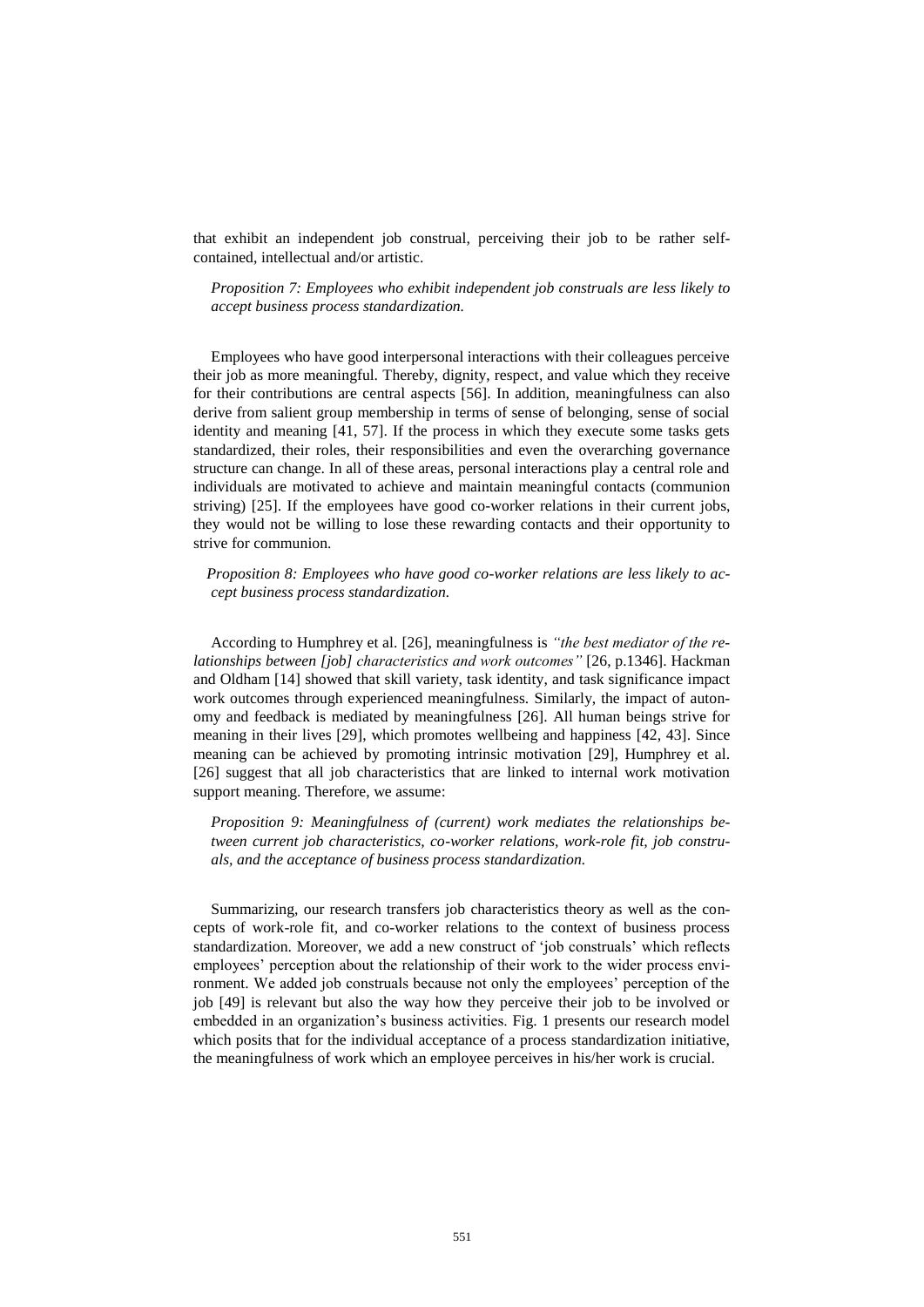

<span id="page-11-0"></span>

# **4 Evaluation Strategies**

To refine our model, we will proceed with qualitative research by conducting several interviews. Further, we conduct a smaller survey-based study in the F&A function of a public organization in order to develop and to refine our measurement instrument. This rather controlled setting will allow us to do measurement development without confounding the results by contingencies and contextual factors. Finally, we will do a comprehensive survey-based study in a multi-national corporation, which conducts various process standardization initiatives, in order to corroborate our conceptual research model. Beside a confirmatory analysis of the propositions developed, this will give us also exploratory insights about the differential impact of the proposed acceptance determinants on the various types of changes induced by BPS initiatives, such as task vs. workflow changes etc. (cf. [Table 1](#page-4-0) above). This will give managers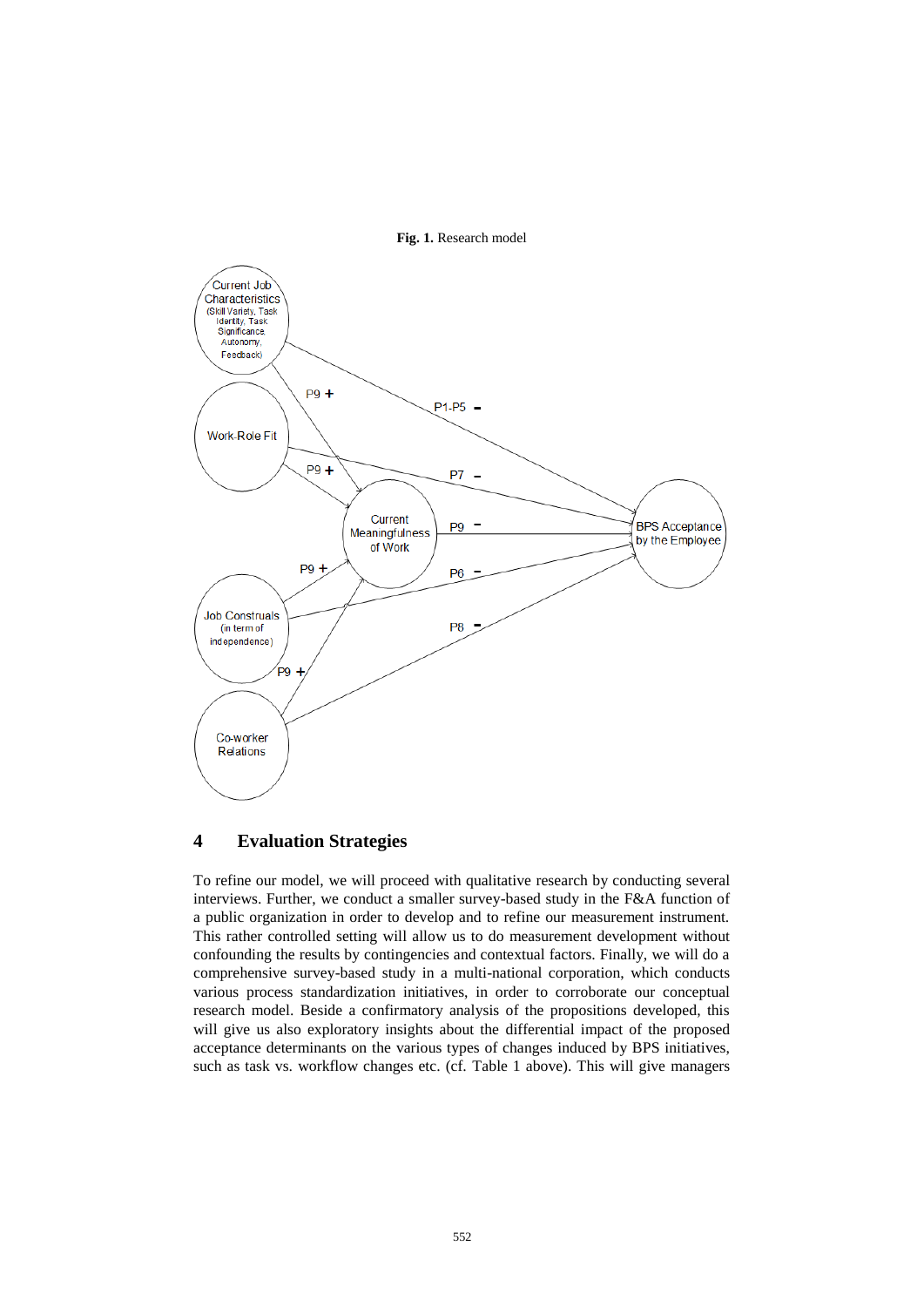detailed insights about their employees' potential reactions towards different kinds of BPS-induced changes to their workplace and will hopefully contribute to making business process standardization initiatives and their impact on the organization's performance more successful and lasting.

# **5 Conclusions**

In this paper, we have developed a theoretical model which describes the relationship between employees' job-related attitudes, and the acceptance of BPS-related changes by examining the impact of current job characteristics, work-role fit, job construals, co-worker relations, and current meaningfulness of work during a BPS initiative.

Although our model has not been evaluated, so far, it has interesting implications. It is supposed to help designing and implementing BPS initiatives as it leads to a better understanding of employees' acceptance of BPS-related changes. Hence, our model is aimed to put the human factor into the focus of BPS research and practice. For practitioners, our research will provide dedicated adjustable screws to successfully implement a business process standard and to increase acceptance of the affected employees. Rigid process changes due to standardized processes prohibit the achievement of employees' higher-implicit goals. Knowing this helps derive the right management actions.

#### **References**

- 1. Skrinjar, R., Bosilj-Vuksic, V., Indihar-Stemberger, M.: The Impact of Business Process Orientation on Financial and Non-Financial Performance Business Process Management Journal 14, 738-754 (2008)
- 2. Wüllenweber, K., Beimborn, D., Weitzel, T., König, W.: The Impact of Process Standardization on BPO Success. Information Systems Frontiers 10, 211-224 (2008)
- 3. Grau, C., Moormann, J.: Investigating the Relationship between Process Management and Organizational Culture: Literature Review and Research Agenda Managament and Organizational Studies 1, 1-17 (2014)
- 4. van der Aalst, W.M.P., ter Hofstede, A.H.M., Weske, M.: Business Process Management: A Survey. International Conference on Business Process Management (BPM 2003) Berlin, Germany (2003)
- 5. vom Brocke, J., Schmiedel, T., Recker, J., Trkman, P., Mertens, W., Viaene, S.: Ten Principles of Good Process Management Business Process Management Journal 20, 530-548 (2014)
- 6. Cao, G., Clarke, S., Lehaney, B.: A Critique of BPR from a holistic perspective Business Process Management Journal 7, 332-339 (2001)
- 7. Lee, R.G., Dale, B.G.: Business Process Management: A Review and Evaluation. Business Process Management Journal 4, 214-225 (1998)
- 8. Bai, C., Sarkis, J.: Model for Evaluating Business Process Management Critical Success Factors. International Journal of Production Economics 146, 281-292 (2013)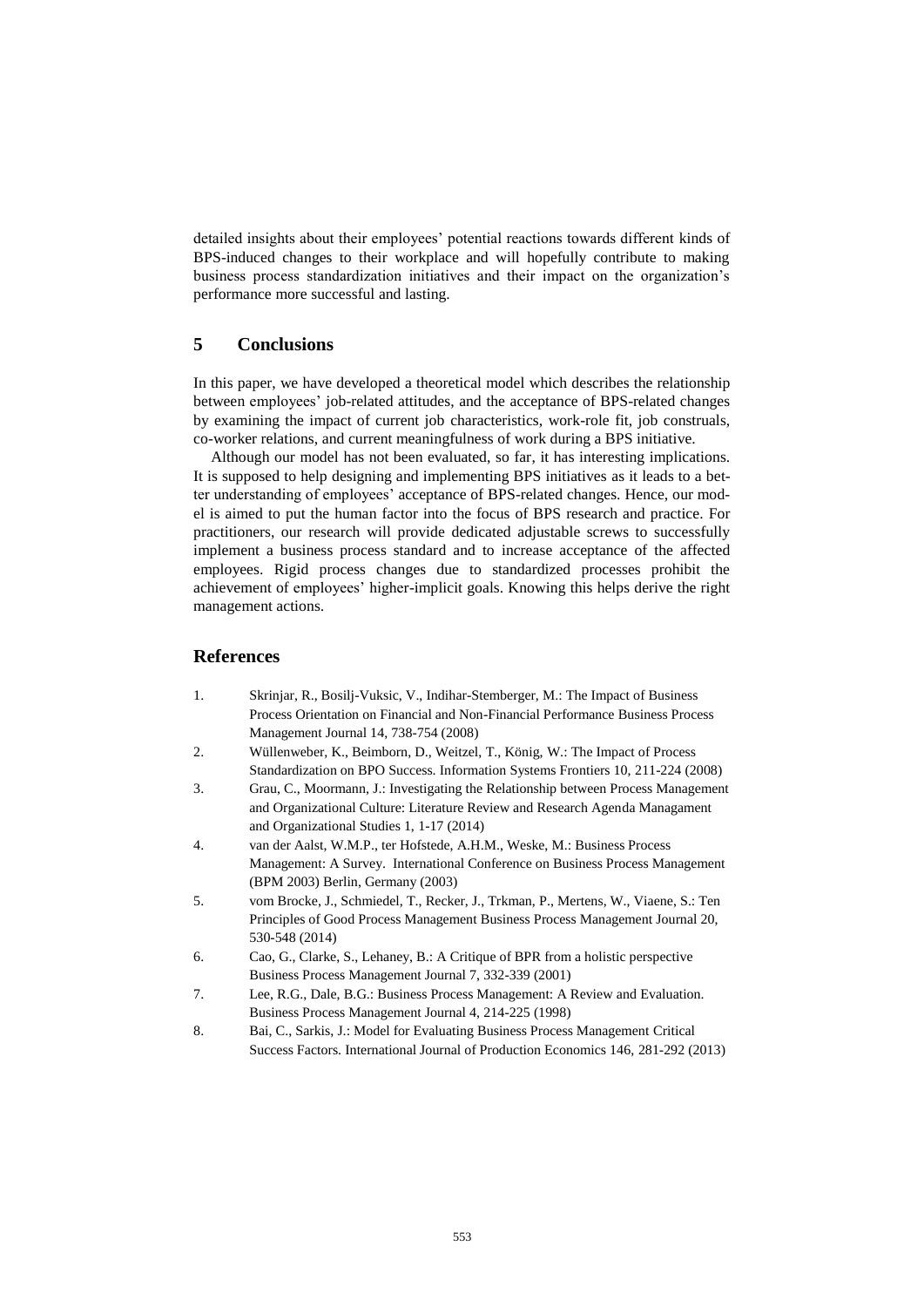| 9.  | Münstermann, B., Eckhardt, A.: What Drives Business Process Standardization? A                    |
|-----|---------------------------------------------------------------------------------------------------|
|     | Case Study Approach International Conference on Information Resources                             |
|     | Management (CONF-IRM), (2009)                                                                     |
| 10. | Kokkonen, A., Bandara, W.: Expertise in Business Process Management. In: vom                      |
|     | Brocke, J., Rosemann, M. (eds.) Handbook of Business Process Management 2, pp.                    |
|     | 401-421. Springer, Heidelberg, Germany (2010)                                                     |
| 11. | Bala, H., Venkatesh, V.: Changes in Employees' Job Characteristics During an                      |
|     | Enterprise System Implementation: A Latent Growth Modeling Perspective MIS                        |
|     | Quarterly 37, 1113-1140 (2013)                                                                    |
| 12. | Hackman, J.R., Oldham, G.R.: Development of the Job Diagnostic Survey Journal of                  |
|     | Applied Psychology 60, 159-170 (1975)                                                             |
| 13. | Hackman, J.R., Lawler, E.E.: Employee Reactions to Job Characteristics. Journal of                |
|     | Applied Psychology 55, 259-286 (1971)                                                             |
| 14. | Hackman, J.R., Oldham, G.R.: Motivation through the Degin of Work: Test of a                      |
|     | Theory Organizational Behavior and Human Performance 16, 250-279 (1976)                           |
| 15. | Dumas, M., La Rosa, M., Mendling, J., Reijers, H.A.: Fundamentals of Business                     |
|     | Process Management Springer Berlin, Germany (2013)                                                |
| 16. | Ferstl, O.K., Sinz, E.J.: Modeling of Business Systems Using the Semantic Object                  |
|     | Model (SOM) - A Methodological Framework Bamberger Beiträge zur                                   |
|     | Wirtschaftsinformatik 43, (1997)                                                                  |
| 17. | Münstermann, B., Weitzel, T.: What is Process Standardization? International                      |
|     | Conference on Information Resources Management, Niagara Falls, Canada (2008)                      |
| 18. | Manrodt, K.B., Vitasek, K.: Global process standardization: a case study. Journal of              |
|     | Business Logistics 25, 1-23 (2004)                                                                |
| 19. | Münstermann, B., Eckhardt, A., Weitzel, T.: The Performance Impact of Business                    |
|     | Process Standardization - An Empirical Evaluation of the Recruitment Process.                     |
|     | Business Process Management Journal 16, 29-56 (2010)                                              |
| 20. | Frei, F.X., Kalakota, R., Leone, A.J., Marx, L.M.: Process Variation as a Determinant             |
|     | of Bank Performance: Evidence from the Retail Banking Study. Management Science                   |
| 21. | 45, 1210-1220 (1999)<br>Tsikriktsis, N., Heineke, J.: The Impact of Process Variation on Customer |
|     | Dissatisfaction: Evidence from the U.S. Domestic Airline Industry. Decision                       |
|     | Sciences 35, 129-142 (2004)                                                                       |
| 22. | Münstermann, B., Eckhardt, A., Weitzel, T.: Join the standard forces - Examining the              |
|     | combined impact of process and data standards on business process performance.                    |
|     | 42nd Hawaii International Conference on System Sciences - 2009, Manoa, Hawaii                     |
|     | (2009)                                                                                            |
| 23. | de Vries, H.: Standardization Kluwer Academic Publsihers, Boston (1999)                           |
| 24. | Borgen, W.A., Butterfield, L.D., Amundson, N.E.: The Experience of Change and its                 |
|     | Impact on Workers Who Self-identify as Doing Well with Change that Affects their                  |
|     | Work Journal of Employment Counseling 47, 2-11 (2010)                                             |
| 25. | Barrick, M.R., Mount, M.K.: The Theory of Purposeful Work Behavior: The Role of                   |
|     | Personality, Higher-Order Goals, and Job Characteristics Academy of Management                    |

Review 38, 132-153 (2013)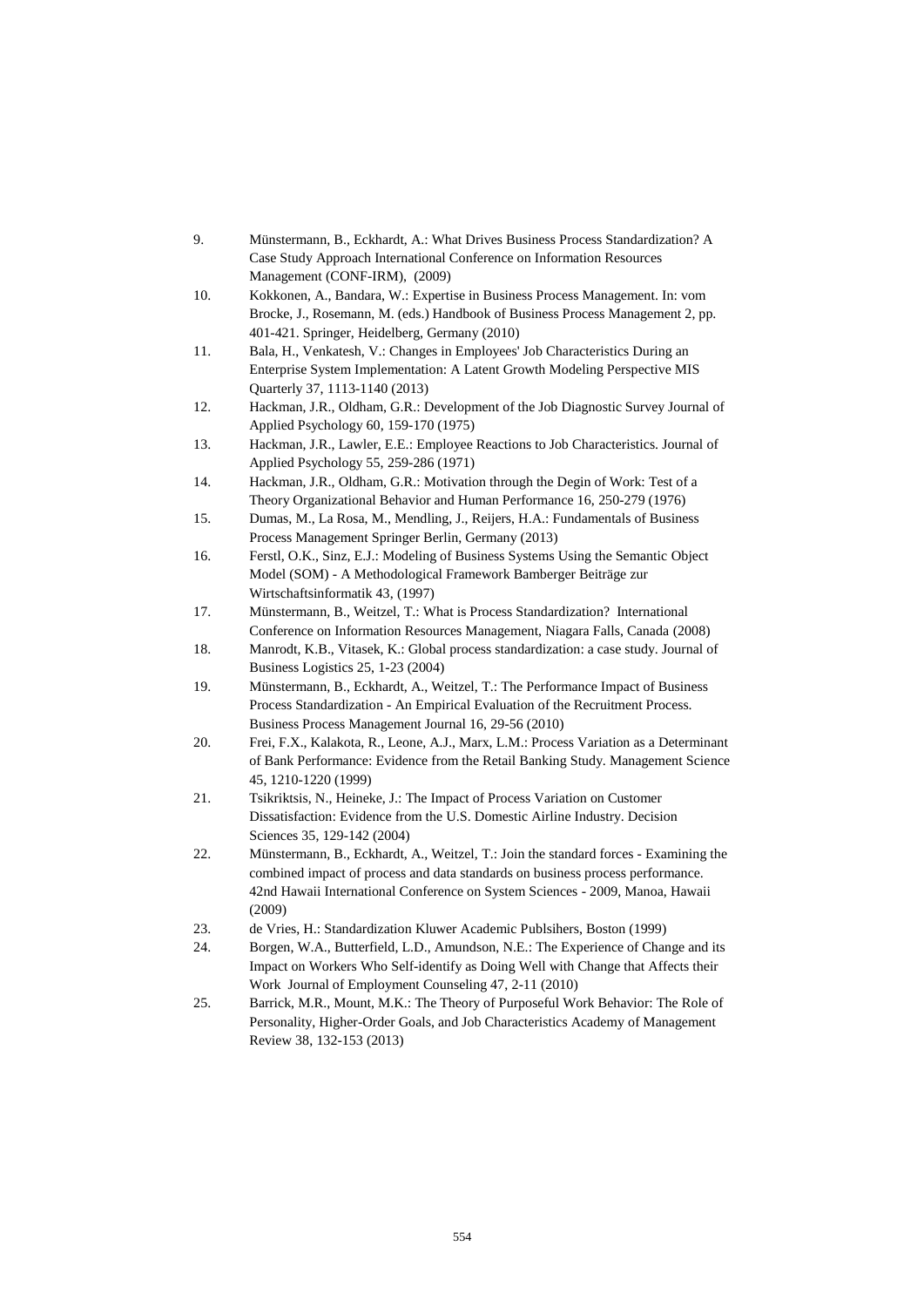- 26. Humphrey, S.E., Nahrgang, J.D., Morgeson, F.P.: Integrating Motivational, Social, and Contextual Work Design Features: A Meta-Analytic Summary and Theoretical Extension of the Work Design Literature. Journal of Applied Psychology 92, 1332- 1356 (2007)
- 27. Klinger, E.: Meaning and Void University of Minneapolis Press, Minneapolis (1977)
- 28. Ryff, C.D., Singer, B.H.: The Contours of Positive Human Health. Psychological Inquiry 9, 1-28 (1998)
- 29. Deci, E.L., Ryan, R.M.: The "What" and "Why" of Goal Pursuits: Human Needs and the Self-Determination of Behavior. Psychological Inquiry 11, 227–268 (2000)
- 30. Locke, E.A., Latham, G.P.: A Theory of Goal Setting and Task Performance. Prentice Hall, Upper Saddle River, NJ (1990)
- 31. Halbesleben, J.R.B.: Sources of Social Support and Burnout: A Meta-Analytic Test of the Conservation of Resources Model Journal of Applied Psychology 91, 1134- 1145 (2006)
- 32. Hobfoll, S.E.: Conservation of Resources: A new Attempt at Conceptualizing Stress American Psychologist 44, 513-524 (1989)
- 33. Holland, J.L.: A Theory of Vational Choice Journal of Counseling Psychology 6, 35- 45 (1959)
- 34. Tregear, R.: Business Process Standardization In: vom Brocke, J., Rosemann, M., . (eds.) Handbook on Business Process Management 2, pp. 307-327. Springer Heidelberg, Germany (2010)
- 35. Schmelzer, H., Sesselmann, W.: Geschäftsprozessmanagement in der Praxis (Business Process Management for Practitioners). Carl-Hanser Verlag Munich (2008)
- 36. Babbage, C.: On the Economy of Machinery and Manufactures. Knight, London (1835)
- 37. Smith, A.: An Inquiry into the Nature and Causes of the Wealth of Nations. W. Strahan & T. Cadell, London (1776)
- 38. Taylor, F.W.: The Principles of Scientific Management. Norton New York (1911)
- 39. Grant, A.M.: Relational Job Design and the Motivation to Make a Prosocial Difference. Academy of Management Review 32, 393-417 (2007)
- 40. Morgeson, F.P., Humphrey, S.E.: Work Design Questionnaire (WDQ): Developing and Validating a Comprehensive Measure of Work Design. 62nd Annual Meeting of the Academy of Management Seattle, WA (2003)
- 41. May, D.R., Gilson, R.L., Harter, L.M.: The Psychological Conditions of Meaningfulness, Safety and Availability and the Engagement of the Human Spirit at Work Journal of Occupational and Organizational Psychology Mar 2004, 11-37 (2004)
- 42. King, L.A., Nappa, C.K.: What Makes a Life Good? Journal of Personality and Social Psychology 75, 156-165 (1998)
- 43. Zika, S., Chamberlain, K.: On the Relation Between Meaning in Life and Psychological Well-Being. British Journal of Psychology 83, 133-145 (1992)
- 44. Fredrickson, B.L.: The Value of Positive Emotions: The Emerging Science of Positive Psychology is Coming to Understand Why It's Good to Feel Good. American Scientist 91, 330-335 (2003)